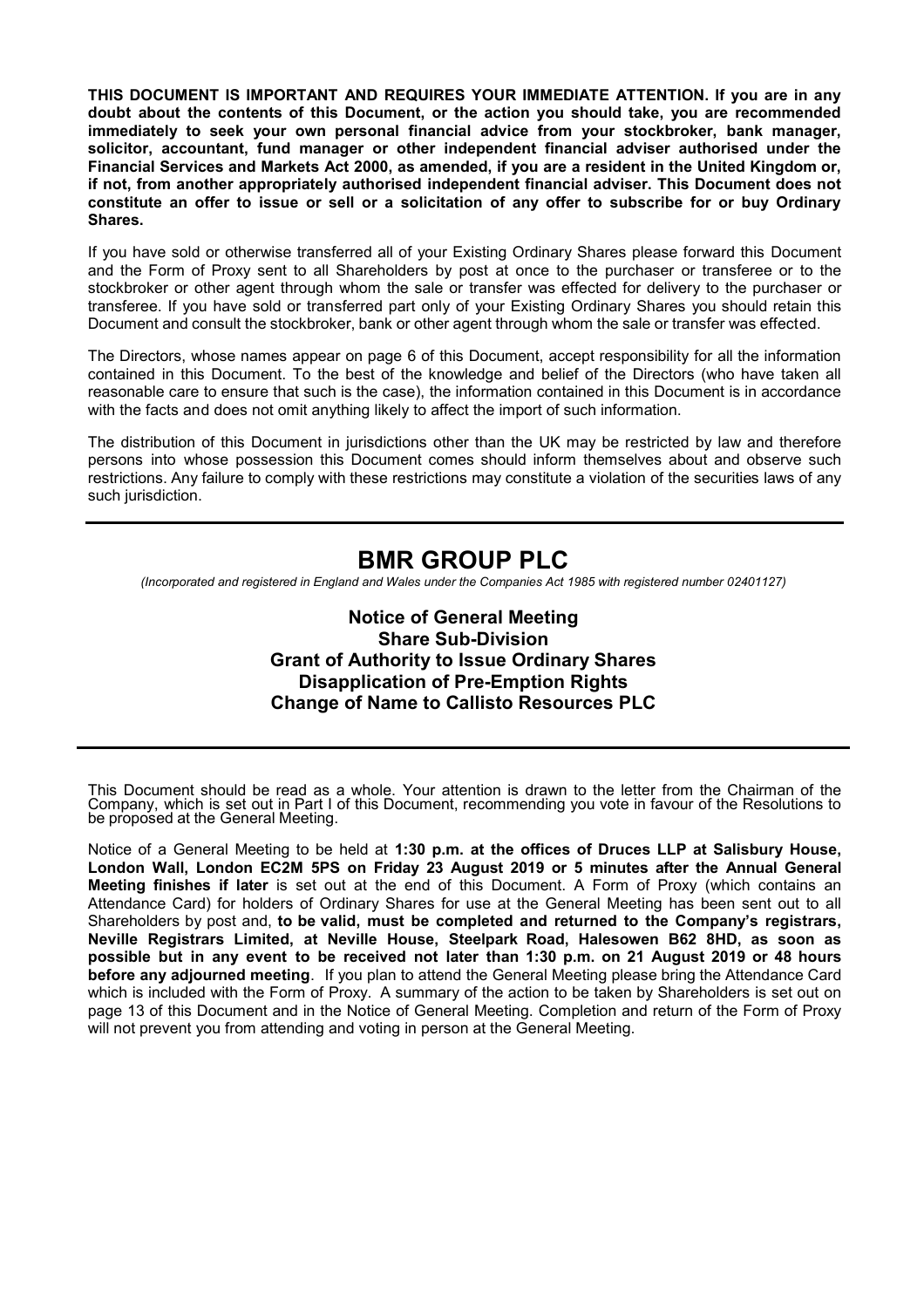# **CONTENTS**

Page

| <b>Expected Timetable of Principal Events</b> | 3  |
|-----------------------------------------------|----|
| <b>Share Capital Statistics</b>               | 3  |
| <b>Definitions</b>                            | 4  |
| Part I Letter from the Chairman               | 6  |
| Appendix Notice of General Meeting            | 10 |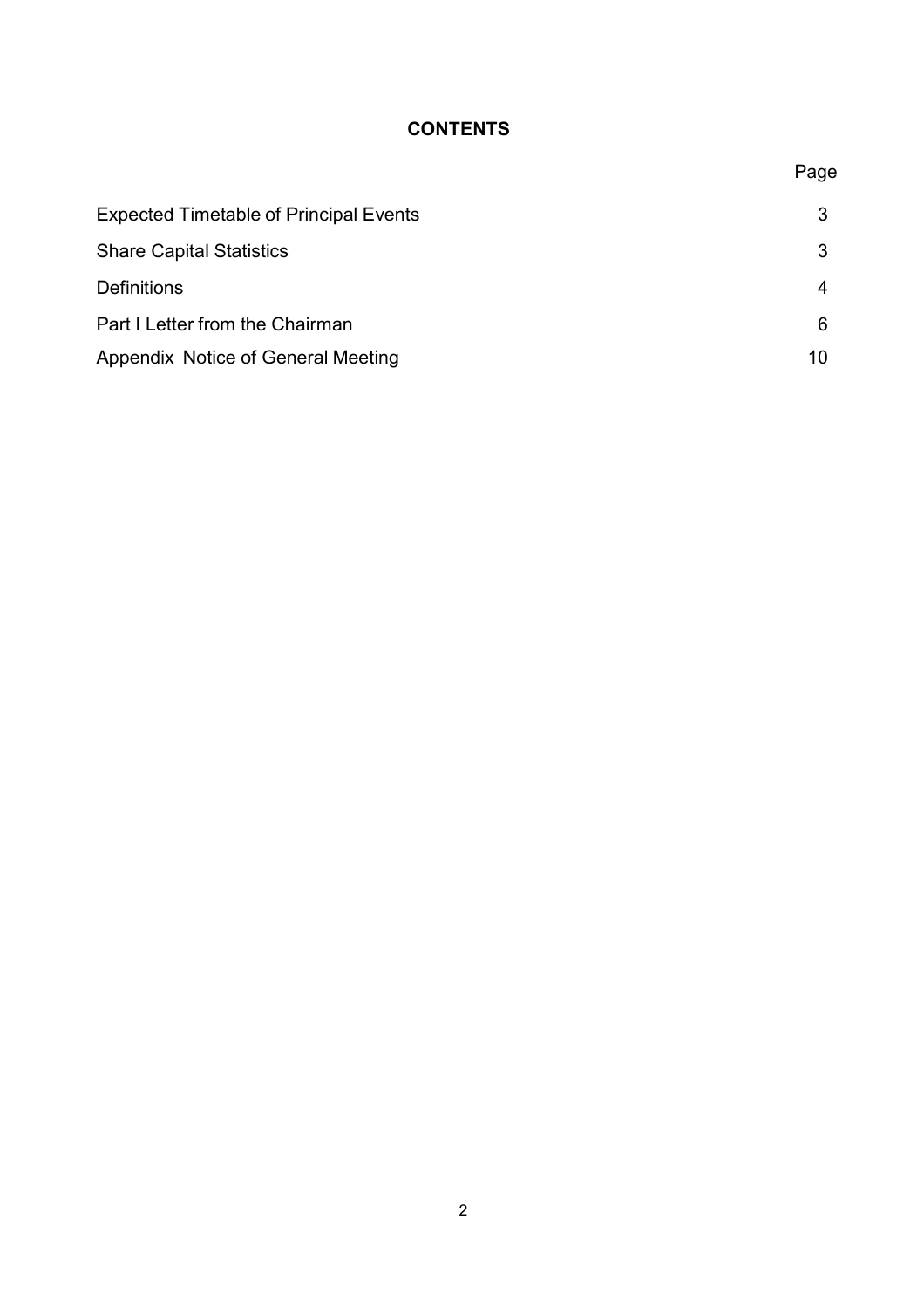### **EXPECTED TIMETABLE OF PRINCIPAL EVENTS**

#### **2019**

| Despatch of this Document<br>Latest time and date for receipt of Forms of Proxy | 31 July<br>1:30 p.m. on 21 August |
|---------------------------------------------------------------------------------|-----------------------------------|
| Date of the General Meeting                                                     | 1:30 p.m. on $23$ August          |
| Record Date for the Share Sub-Division                                          | 6.00 p.m. on 23 August            |

#### **Notes**

1. References to time in this Document are to London time unless otherwise stated.<br>2. Unless expressly stated otherwise, all future times and dates in this Document are

2. Unless expressly stated otherwise, all future times and dates in this Document are indicative only and may be subject to change.<br>3. All events in the above timetable following the General Meeting are conditional upon ap 3. All events in the above timetable following the General Meeting are conditional upon approval by Shareholders of

Resolutions 1 and 2.

4. Any changes to the above timetable of principal events with be announced via a Twitter post containing a link to the Company's website.

#### **SHARE CAPITAL STATISTICS**

| Existing Ordinary Shares of £0.01 par value each currently in issue                  | 335,710,864   |
|--------------------------------------------------------------------------------------|---------------|
| Existing Deferred Shares of £0.009 par value each currently in<br><b>issue</b>       | 1,346,853,817 |
| Existing Deferred Shares of £0.04                                                    | 181,378,766   |
| New Ordinary Shares of £0.0005 par value following the Share Sub-<br><b>Division</b> | 335,710,864   |

2019 Deferred Shares of £0.0095 par value following the Share Sub-Division 335,710,864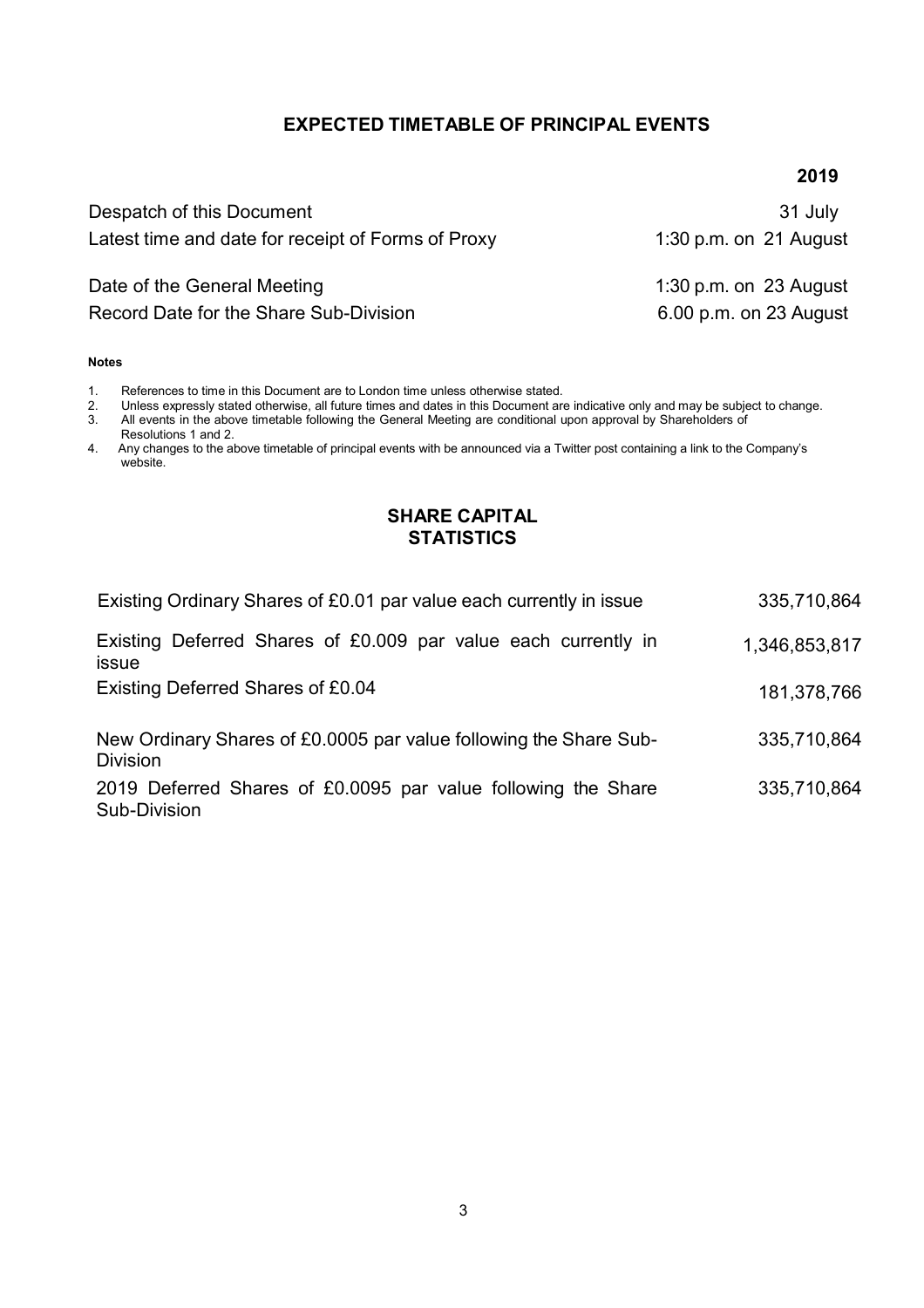# **DEFINITIONS**

The following definitions apply throughout this Document unless the context requires otherwise:

| "Articles"                    | the articles of association of the Company, as at the date of this<br>Document;                                                                                                                                                                                                                     |
|-------------------------------|-----------------------------------------------------------------------------------------------------------------------------------------------------------------------------------------------------------------------------------------------------------------------------------------------------|
| "Company" or "BMR"            | BMR Group PLC (incorporated and registered in England and<br>Wales with registered number 02401127) whose registered office is<br>at 35 Piccadilly, London, W1J 0DW;                                                                                                                                |
| "Directors" or the<br>"Board" | the directors of the Company whose names are set out on<br>page 6 of this Document;                                                                                                                                                                                                                 |
| "Document"                    | this document, being a circular to Shareholders and the<br>accompanying Notice;                                                                                                                                                                                                                     |
| "Existing Deferred<br>Shares" | the deferred shares of £0.009 and £0.04 par value each in the<br>capital of the Company in issue at the Record Date;                                                                                                                                                                                |
| "Existing Ordinary<br>Shares" | the Ordinary Shares of £0.01 each in the capital of the<br>Company in issue at the Record Date;                                                                                                                                                                                                     |
| "Form of Proxy"               | the form of proxy (which contains the Attendance Card) sent to all<br>Shareholders by post for use by Shareholders at the General<br>Meeting;                                                                                                                                                       |
| "General Meeting"             | the general meeting of the Company to be held at 1:30 p.m. on<br>23 August 2019, notice of which is set out at the end of this<br>Document, or any adjournment thereof;                                                                                                                             |
| "2019 Deferred<br>Shares"     | the deferred shares of £0.0095 par value each in the capital of<br>the Company to be created by the Share Sub-Division, each with<br>the rights set out in the Articles and ranking pari passu in all<br>respects with the Existing Deferred Shares of £0.009 par value<br>each currently in issue; |
| "New Ordinary<br>Shares"      | the proposed Ordinary Shares of £0.0005 each in the capital of<br>the Company arising on completion of the Share Sub-Division;                                                                                                                                                                      |
| "Notice"                      | the notice convening the General Meeting which is set out at<br>the end of this Document;                                                                                                                                                                                                           |
| "Ordinary Shares"             | ordinary shares of the Company;                                                                                                                                                                                                                                                                     |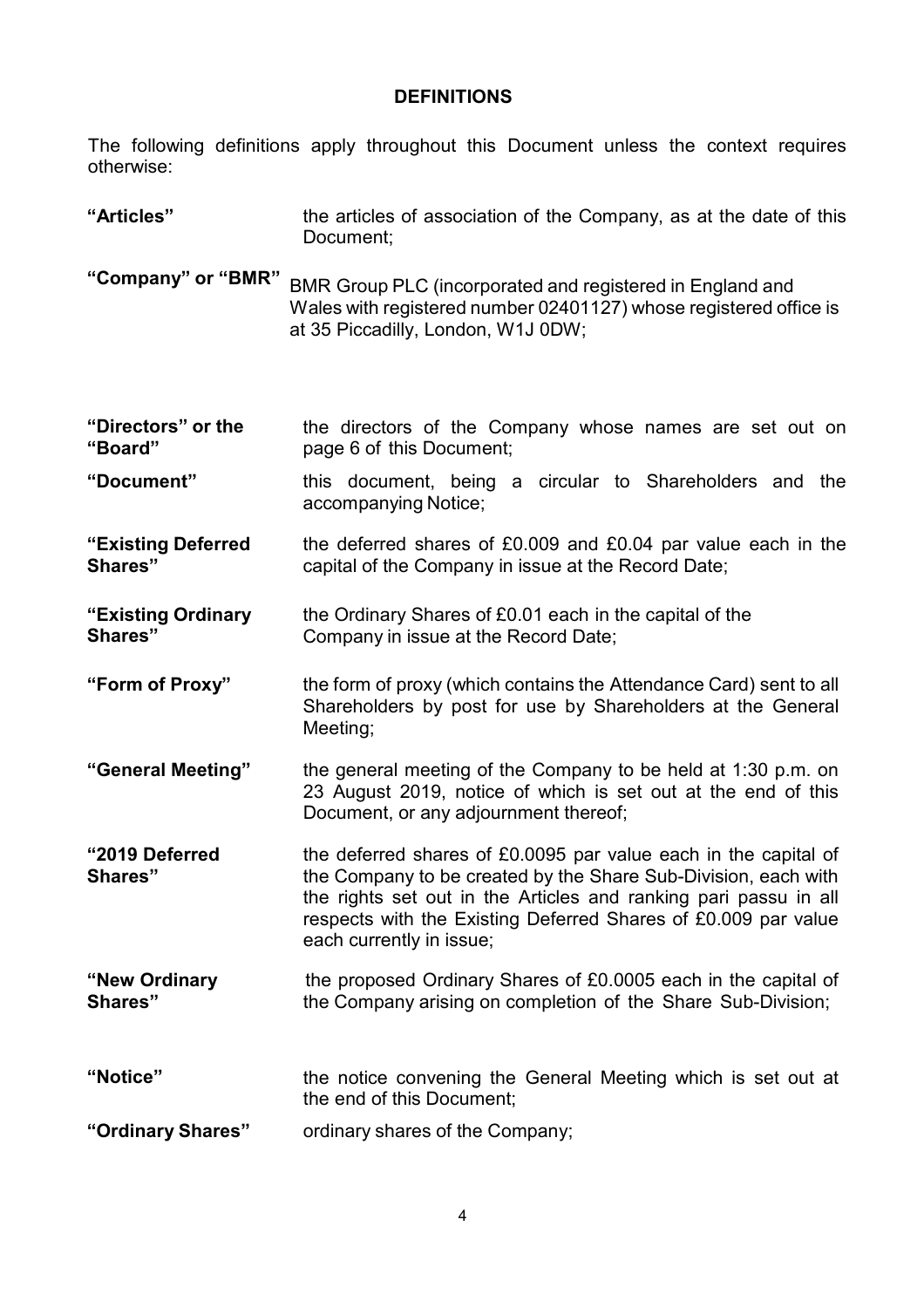| "Record Date"                | the record date for the Share Sub-Division, being 6:00 p.m. on<br>23 August 2019;                     |
|------------------------------|-------------------------------------------------------------------------------------------------------|
| "Resolutions"                | the resolutions set out in the Notice;                                                                |
| "Share Sub-Division"         | the proposed sub-division of the Company's ordinary share<br>capital in accordance with Resolution 1; |
| "Shareholders"               | holders of Ordinary Shares;                                                                           |
| "Sterling" or "£"            | the lawful currency of the UK; and                                                                    |
| "UK" or "United"<br>Kingdom" | the United Kingdom of Great Britain and Northern Ireland.                                             |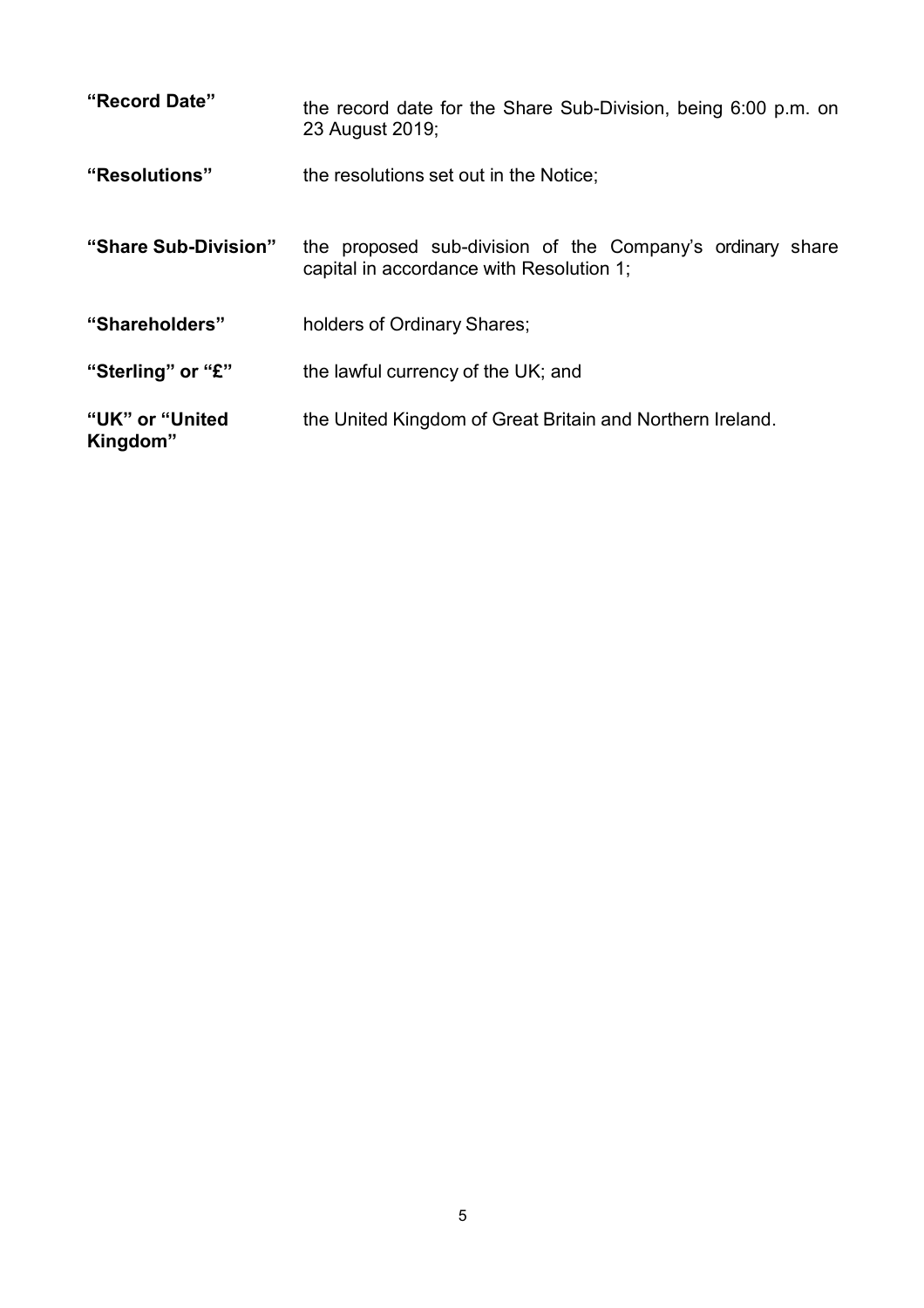# **PART**

#### **I**

### **LETTER FROM THE CHAIRMAN**

#### **BMR GROUP PLC**

*(incorporated and registered in England and Wales under the Companies Act 1985 with registered number 02401127)* 

## **Directors: Registered Office: Registered** Office:

Alex Borrelli *(Executive Chairman)* 35 Piccadilly Colin Bird *(Non-Executive Director)* Antony Gardner-Hillman (*Non-Executive Director*)

London W1J 0DW

31 July 2019

*To all Shareholders*

#### **Notice of General Meeting Share Sub-Division Grant of Authority to Issue Ordinary Shares Disapplication of Pre-Emption Rights Change of Name to Callisto Resources PLC**

#### **1 Introduction**

The Company announced today a series of proposals including: the Share Sub-Division, the grant of authority to issue New Ordinary Shares, the disapplication of the statutory preemption rights on certain new issues of shares and the change of the name of the Company to Callisto Resources PLC (the "**Proposals**"). The purpose of this letter is to provide you with the background to the Proposals and to explain why the Board considers the Proposals to be in the best interests of the Company and Shareholders as a whole and why the Board recommends that Shareholders should vote in favour of the Resolutions to be proposed at the General Meeting.

I am therefore writing to invite you to the General Meeting of the Company to be held at Salisbury House, London Wall, London EC2M 5PS at 1:30 p.m. on 23 August 2019 or 5 minutes after the Annual General Meeting finishes if later. The notice of the General Meeting is set out in the Appendix to this Document.

## **2 Background to the Proposals**

As noted in the Company's report and accounts being sent to Shareholders with this Document, the Directors have consulted with a number of Shareholders representing a significant percentage of shares and understand that there is a strong preference for BMR to pursue a strategy of strategic acquisitions with a view to a re-listing of the Company's share capital on an appropriate stock market.

The Directors have entered into discussions with the owners of various targets with a view to concluding the acquisition of a business or company within the mining sector, but not in Zambia, in association with a further fundraise which is expected to form the basis of an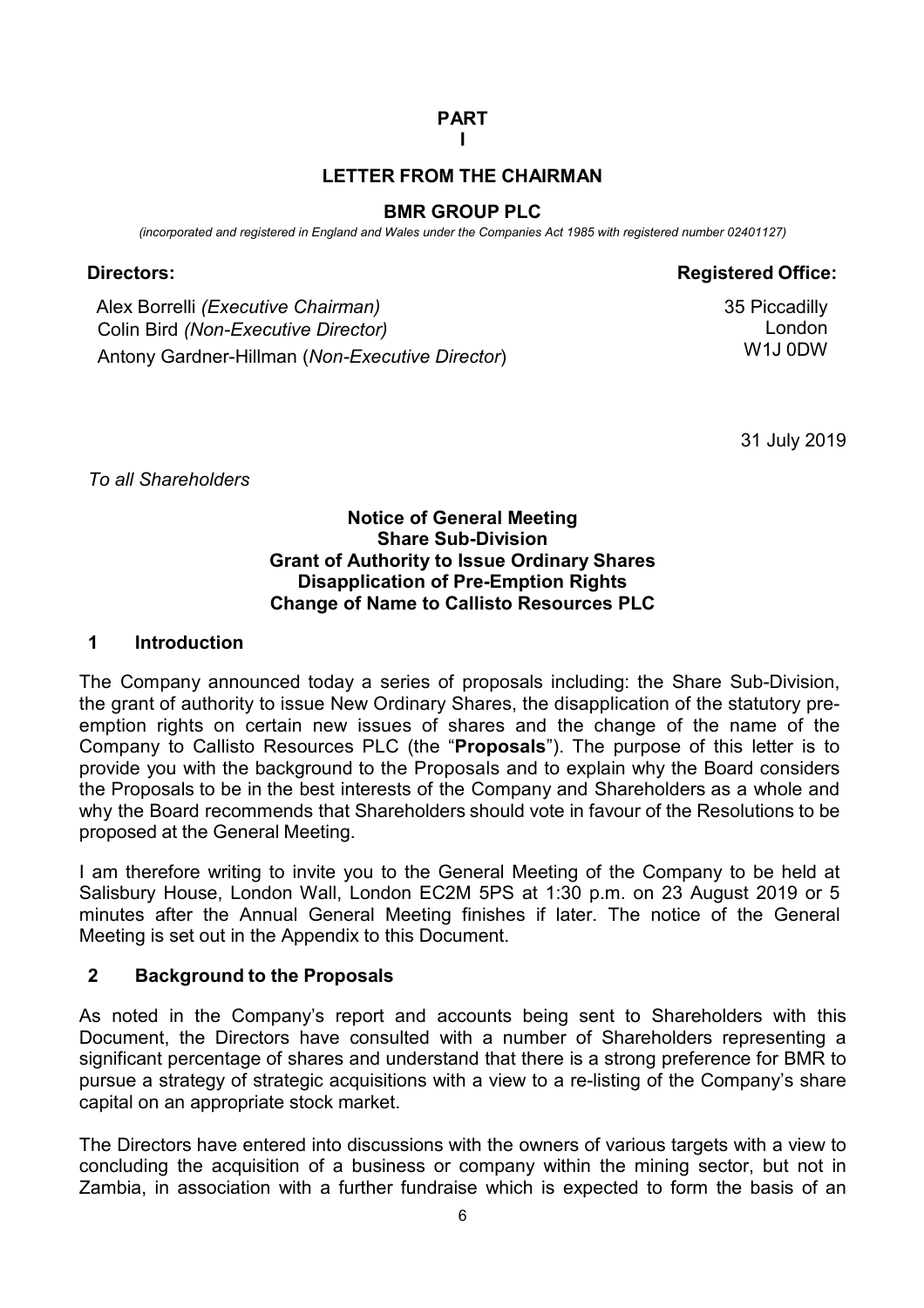application for the proposed re-listing of the Company's share capital on an appropriate stock market by the end of 2019.

As part of this strategic direction, the Directors are proposing a change of name of the Company to Callisto Resources PLC and will be looking to appoint a Chief Executive Officer in the near future. The Directors are also proposing the Share Sub-Division in order to be able to issue new shares, further details of which are described below.

### **3 Share Sub-Division**

UK Company law prohibits the issue by the Company of shares at a price below the par value. The par value of each Existing Ordinary Share is 1p and it is apparent to the Board that the current value of each such share is less than 1p. Therefore, for so long as that remains the case, in practical terms the Company is not able to issue any further Existing Ordinary Shares. To enable the Board to take further our plans for the Company outlined above, the Directors are proposing at the General Meeting that New Ordinary Shares can be issued in due course.

Accordingly, it will be necessary to reorganise the share capital of the Company by means of the Share Sub-Division, to reduce the par value of each subject share to less than its market value and thereby enable the Company to issue New Ordinary Shares. Resolution 1, which will be proposed at the General Meeting as an ordinary resolution, proposes that each Existing Ordinary Share be "split", or "sub-divided", into one New Ordinary Share of £0.0005 and one 2019 Deferred Share of £0.0095. A Shareholder holding one Existing Ordinary Share as at the date of this Document, would, following the Share Sub-Division, therefore hold one New Ordinary Share and one 2019 Deferred Share.

Following the Share Sub-Division, the New Ordinary Shares of £0.0005 each, so created, will continue to carry the same rights as attached to the Existing Ordinary Shares. The New Deferred Shares will not be admitted to trading on any investment exchange. The holders of New Deferred Shares will not, by virtue or in respect of their holdings of New Deferred Shares, have the right to receive notice of any general meeting of the Company nor the right to attend, speak or vote at any such general meeting. The New Deferred Shares will have zero economic value.

#### **The percentage interest of each Shareholder in the issued Ordinary Shares will not be affected by the Share Sub-Division.**

The share capital of the Company will comprise of 335,710,864 New Ordinary Shares.

## **4 General Meeting**

The Notice convening the General Meeting at which the Resolutions will be proposed is set out in the Appendix to this Document. A summary of the Resolutions in order for BMR to be able to implement the next stage of its strategic development is set out below.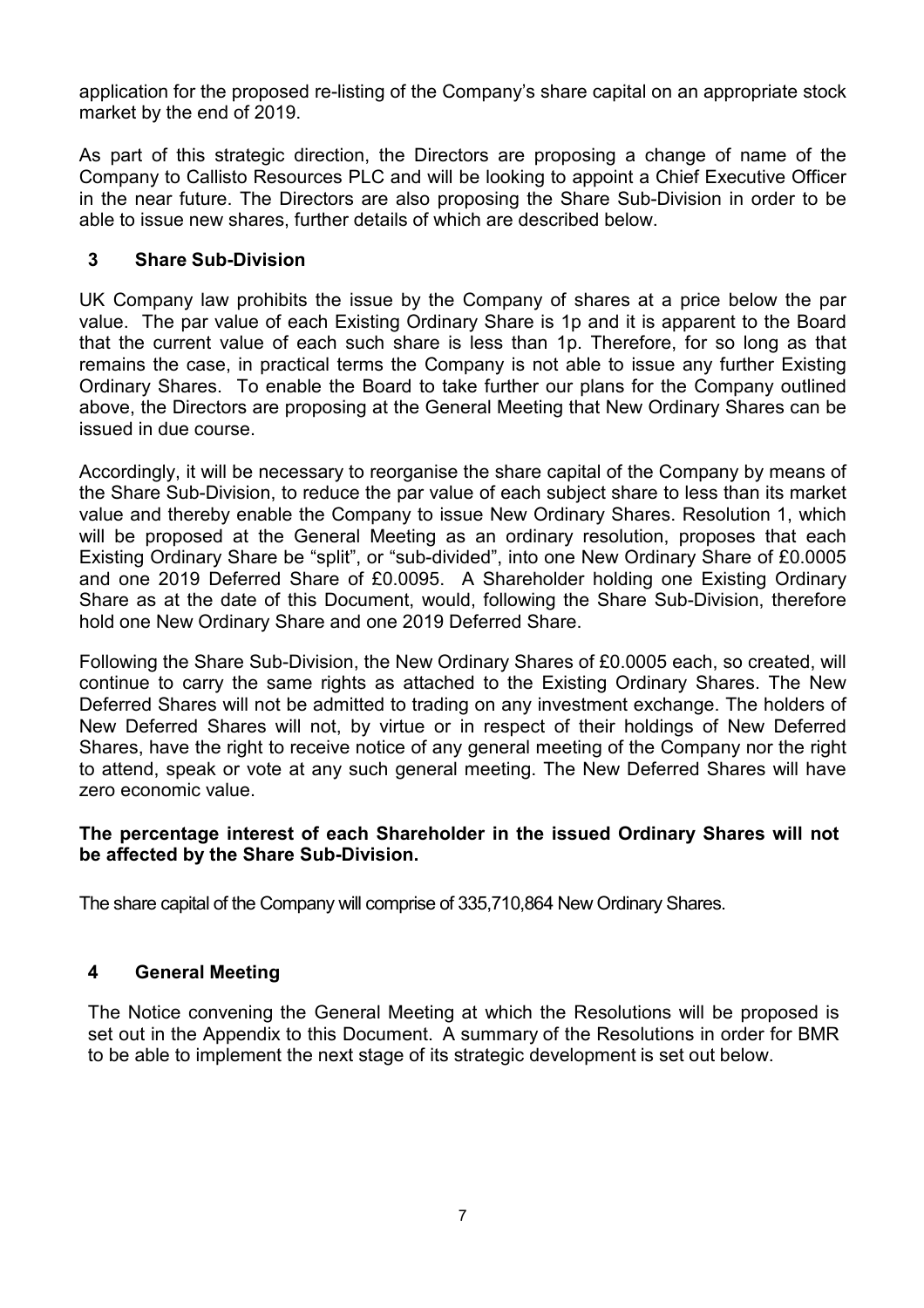## **Resolution 1 – Share Sub-Division (Ordinary Resolution)**

Resolution 1 proposes that, each of the 335,710,870 Existing Ordinary Shares of £0.01 each in the capital of the Company be sub-divided into one New Ordinary Share of £0.0005 and one New Deferred Share of £0.0095 each in the capital of the Company.

### **Resolution 2 – Directors' Authority to Allot Shares (Ordinary Resolution)**

Resolution 2 proposes that, in substitution for any existing authority, the Directors be generally and unconditionally authorised to exercise all the powers of the Company to allot or grant rights to subscribe for, or to convert any security into, shares in the Company and subject to the terms the Directors may determine, up to a maximum aggregate nominal amount of £1.5 million (representing 3 billion New Ordinary Shares).

#### **Resolution 3 – Disapplication of Pre-Emption Rights (Special Resolution)**

Resolution 3 seeks to dis-apply statutory pre-emption rights in respect of the issue by the Company for cash of New Ordinary Shares, or securities convertible into New Ordinary Shares, up to the aggregate nominal amount of £1.5 million.

**Resolution 4 (Special Resolution) -** To amend article 4.5 the existing articles of association to take into account the creation of the 2019 deferred ordinary shares.

#### **Resolution 5 – Change of name to Callisto Resources PLC (Special Resolution)**

Resolution 5 is a resolution proposing to change the name of the Company to Callisto Resources PLC as part of the new positioning of the Company, and to draw a distinction from its historic activities in Zambia.

Resolutions 1 and 2 will be proposed as ordinary resolutions and accordingly will be passed if approved by a simple majority of Shareholders voting.

Resolutions 3, 4 and 5 will be proposed as special resolutions and accordingly will be passed if approved by not less than a 75% majority of Shareholders voting.

#### **5 Action to be taken**

All Shareholders have been sent a Form of Proxy by post for use at the General Meeting. The Form of Proxy should be completed and signed in accordance with the instructions thereon and returned to the Company's registrar, Neville Registrars Limited, at Neville House, Steelpark Road, Halesowen B62 8HD, by not later than 1.30 p.m. on 21 August 2019.

The completion and return of a Form of Proxy will not preclude Shareholders from attending the General Meeting and voting in person should they so wish. Shareholders wishing to attend the General Meeting should bring the Attendance Card (included with the Form of Proxy) with them.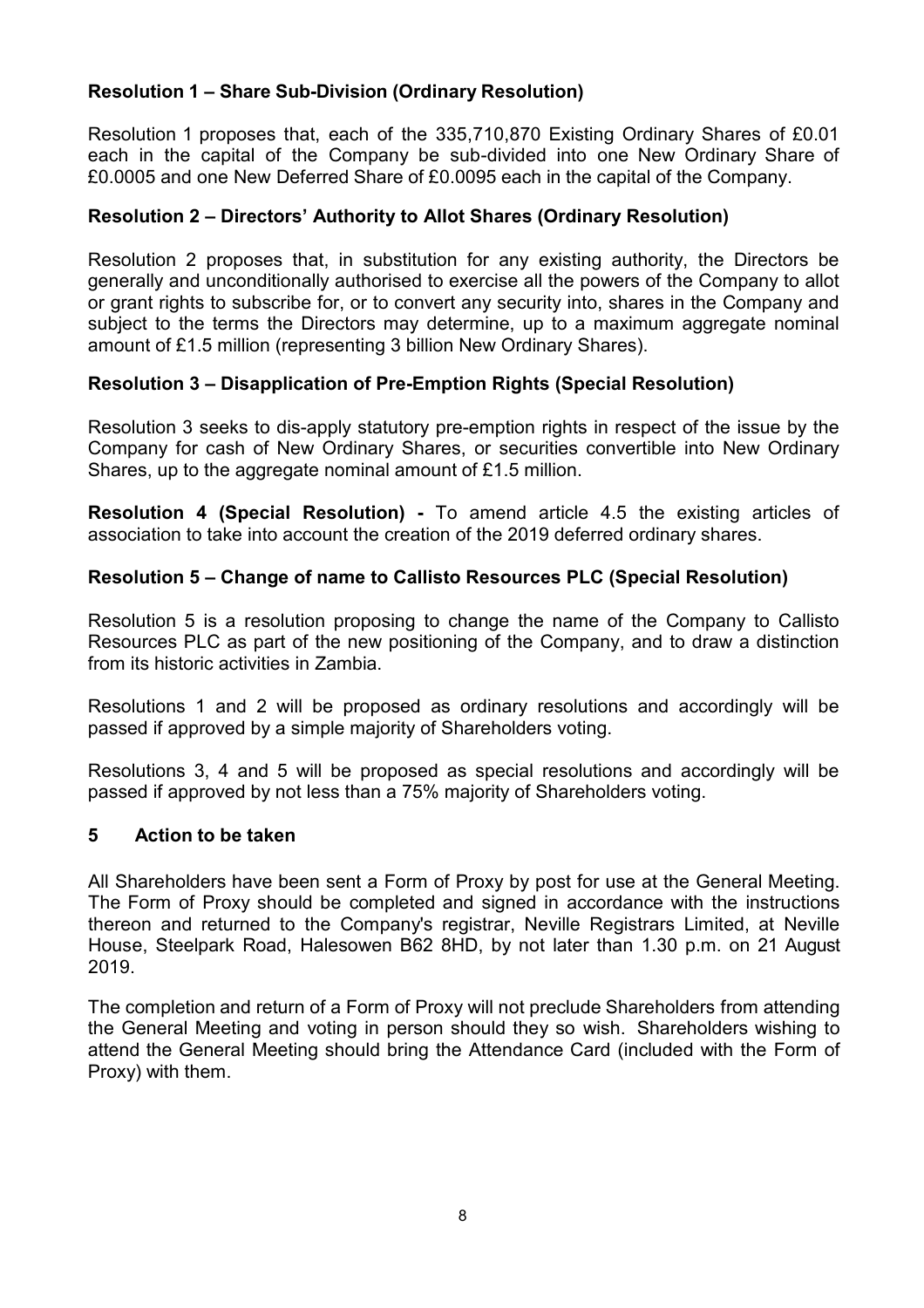#### **6 Recommendation**

The Directors consider the approval of all Resolutions to be in the best interests of the Company and the Shareholders as a whole. Accordingly, the Directors recommend that Shareholders vote in favour of the Resolutions to be proposed at the General Meeting as they intend to do so in respect of their aggregate beneficial holding of 2,989,582 Existing Ordinary Shares, representing approximately 0.89 per cent. of the issued ordinary share capital of the Company as at the date of this Document.

Yours faithfully

**Alex Borrelli** Chairman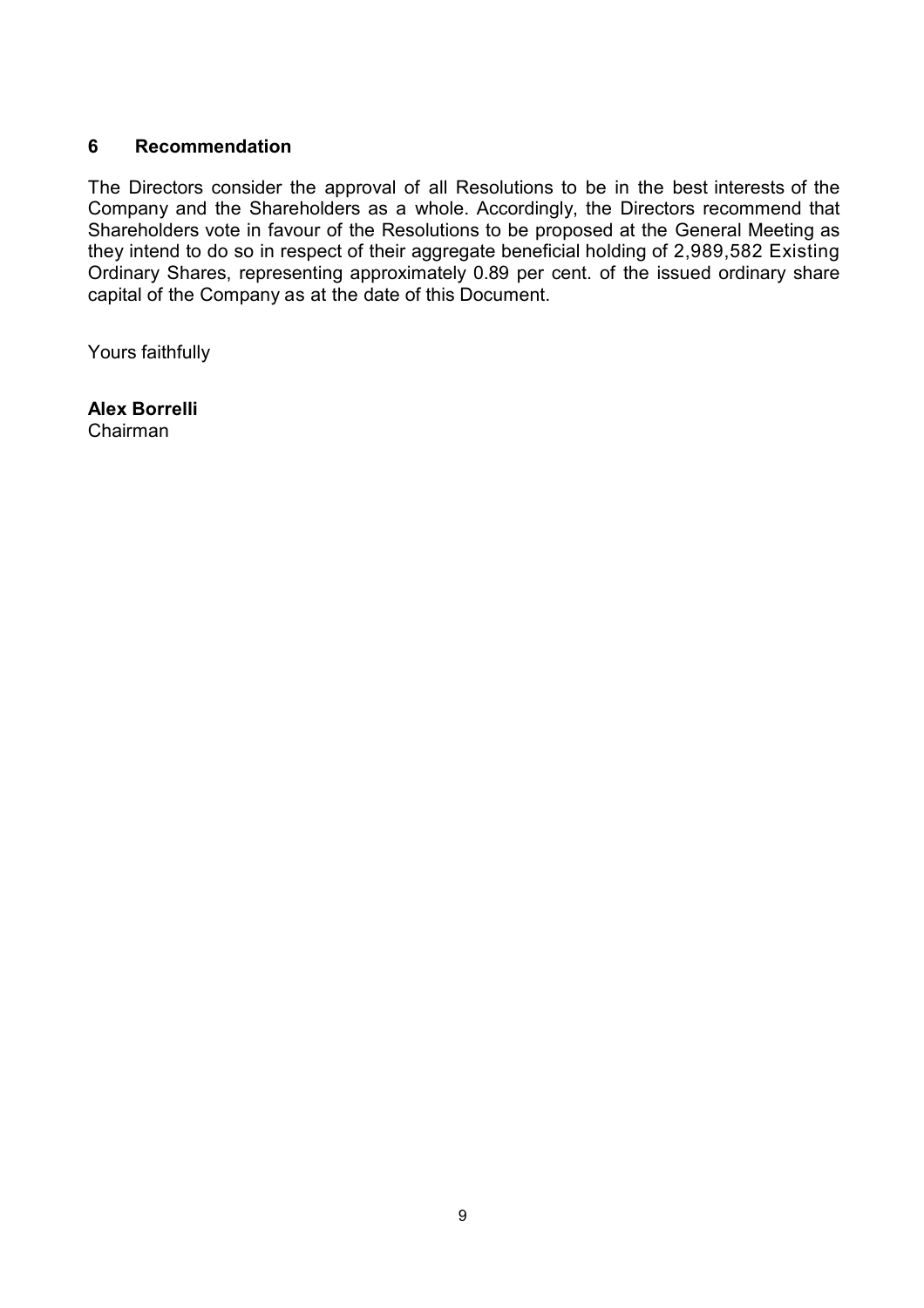## **APPENDIX**

# **BMR GROUP PLC**

*(Incorporated and registered in England and Wales under the Companies Act 1985 with registered number 02401127)*

# **NOTICE OF GENERAL MEETING**

**NOTICE IS HEREBY GIVEN** that a General Meeting of the members of the Company will be held at the offices of Druces LLP at Salisbury House, London Wall, EC2M 5PS at 1:30 p.m. on Friday 23 August 2019 to consider and, if thought fit, pass the following resolutions, of which resolutions 1 and 2 will be proposed as ordinary resolutions and resolutions 3, 4 and 5 will be proposed as special resolutions:

### **Resolution 1:**

**THAT**, each of the 335,710,870 ordinary shares of £0.01 each in the capital of the Company in issue at 6 p.m. on 23 August 2019 be sub-divided into one ordinary share of £0.0005 and one 2019 Deferred Share of £0.0095 in the capital of the Company, with such rights attaching to the ordinary shares and the deferred shares as set out in the Articles of Association of the Company as at the date of this notice.

## **Resolution 2:**

**THAT**, conditional on the passing of Resolution 1 above, and in accordance with section 551 of the Companies Act 2006 of the United Kingdom (the "**Act**"), in substitution for any existing authority, the Directors be generally and unconditionally authorised to allot, or grant rights to subscribe for, or to convert any security into, shares in the Company, up to an aggregate nominal amount of £1.5 million provided that this authority shall, unless renewed, varied or revoked by the Company, expire on the conclusion of the next Annual General Meeting of the Company save that the Company may, before such expiry, make offer(s) or enter agreement(s) which would or might require shares to be allotted or equity securities to be granted after such expiry and the Directors may allot or grant equity securities in pursuance of such offers or agreements notwithstanding that the authority conferred by this resolution has expired.

## **Resolution 3:**

**THAT**, conditional on the passing of Resolution 2 above, and in accordance with section 570 of the Act, the Directors be generally empowered to allot equity securities (as defined in section 560 of the Act) for cash pursuant to the authority conferred in Resolution 2 above, as if section 561(1) of the Act did not apply to any such allotment, provided that this power shall be limited to the allotment of equity securities up to an aggregate nominal amount of £1.5 million and provided that this power shall expire on the conclusion of the next Annual General Meeting of the Company (unless renewed, varied or revoked by the Company prior to or on that date) save that the Company may, before such expiry, make offer(s) or agreement(s) which would or might require equity securities to be allotted after such expiry and the Directors may allot equity securities in pursuance of any such offers or agreements notwithstanding that the power conferred by this resolution has expired.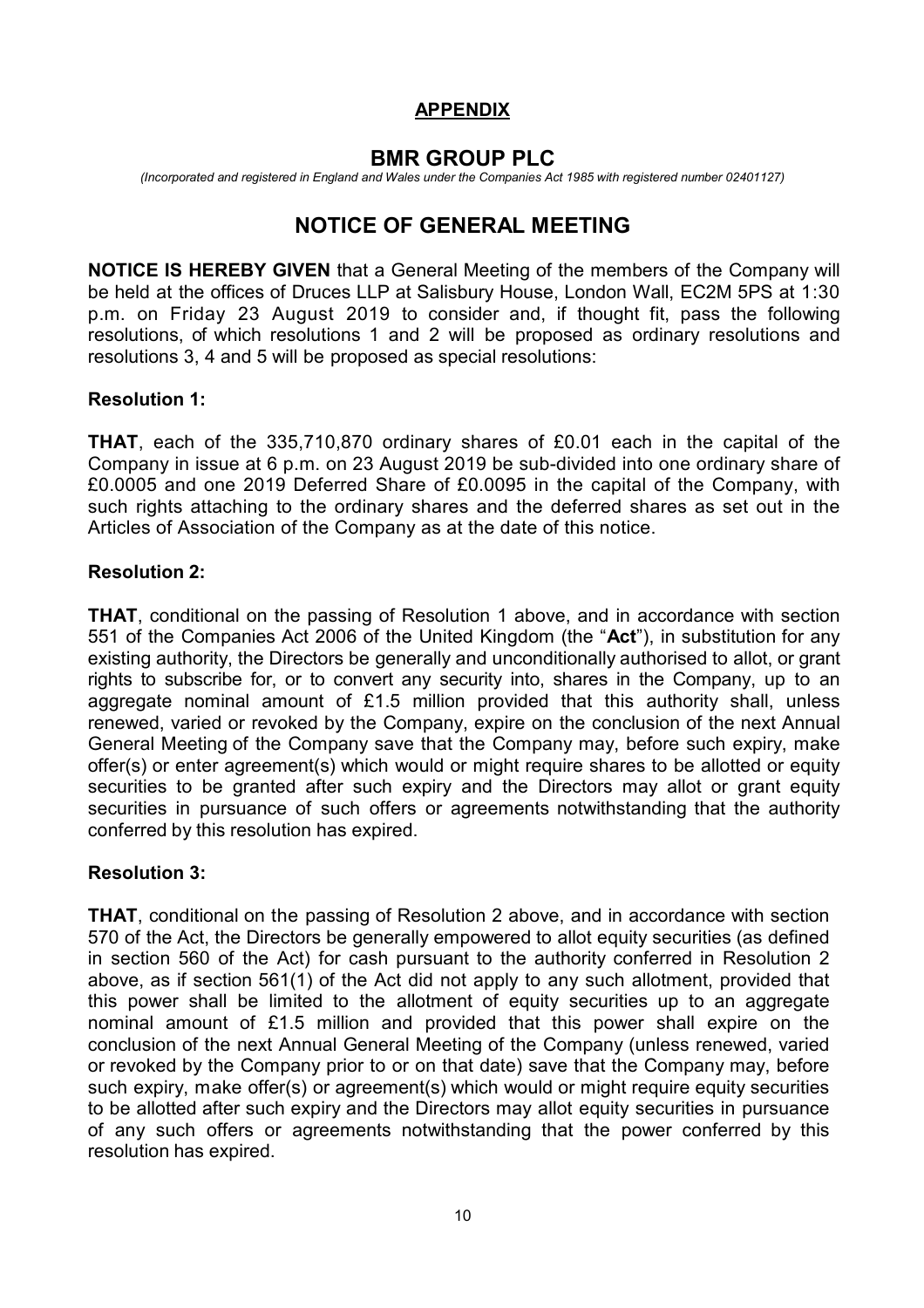### **Resolution 4:**

To delete article 4.5 of the existing Articles of Association and replace with the following. Deferred Shares, Non-Voting Deferred Shares and the 2019 Deferred Shares

- (a) For the purpose of this Article 4.5 the Deferred Shares, the Non-Voting Deferred shares and the 2019 Deferred Shares of the Company shall be referred to collectively as the "**Deferred Shares**".
- (b) Notwithstanding anything contained within these Articles, the Deferred Shares in the capital of the Company shall have no rights, powers or benefits attached to them whatsoever and, without limitation, shall not confer on the holders of Deferred Shares any right
	- (i) to receive notice of any general meeting of the Company, or
	- (ii) to be able to attend, speak or vote at any general meeting, or
	- (ii) to share in a dividend declared by the Company, or
	- (iv) to appoint a director,

 Provided that on a return of capital on a winding-up or otherwise the surplus assets of the Company remaining after payment of its liabilities shall be applied first in repayment to the holders of the ordinary shares of the amount paid up on such ordinary shares together with a premium of £5,000,000 per ordinary share and the balance of such assets shall be distributed among the holders of the ordinary shares and the holders of the Deferred Shares rateably according to the amount paid up on such shares.

- (c) The Deferred Shares will not be listed on any stock exchange and no share certificates will be issued for the Deferred Shares.
- (d) The Company may reduce the share capital paid up or treated as paid up on the Deferred Shares in any way (in accordance with the 2006 Act). Any such reduction will be in accordance with the rights attaching to the Deferred Shares and will not involve a variation of those rights. The Company may reduce its capital (in accordance with the 2006 Act) at any time without the consent of the holders of the Deferred Shares.
- (e) The passing by the Company of any special resolution for the cancellation of the Deferred Shares for no consideration by means of a reduction of share capital shall not constitute a modification or abrogation of the rights or privileges attaching to the Deferred Shares and accordingly the deferred shares may at any time be cancelled for no consideration by means of a reduction of capital effected in accordance with the 2006 Act without any such sanction on the part of the holders of the Deferred Shares as is required by Article 7.
- (f) The Company shall have irrevocable authority at any time to appoint any person to execute on behalf of the holders of any Deferred Shares a transfer thereof and/or an agreement to transfer the same, without making any payment to or obtaining the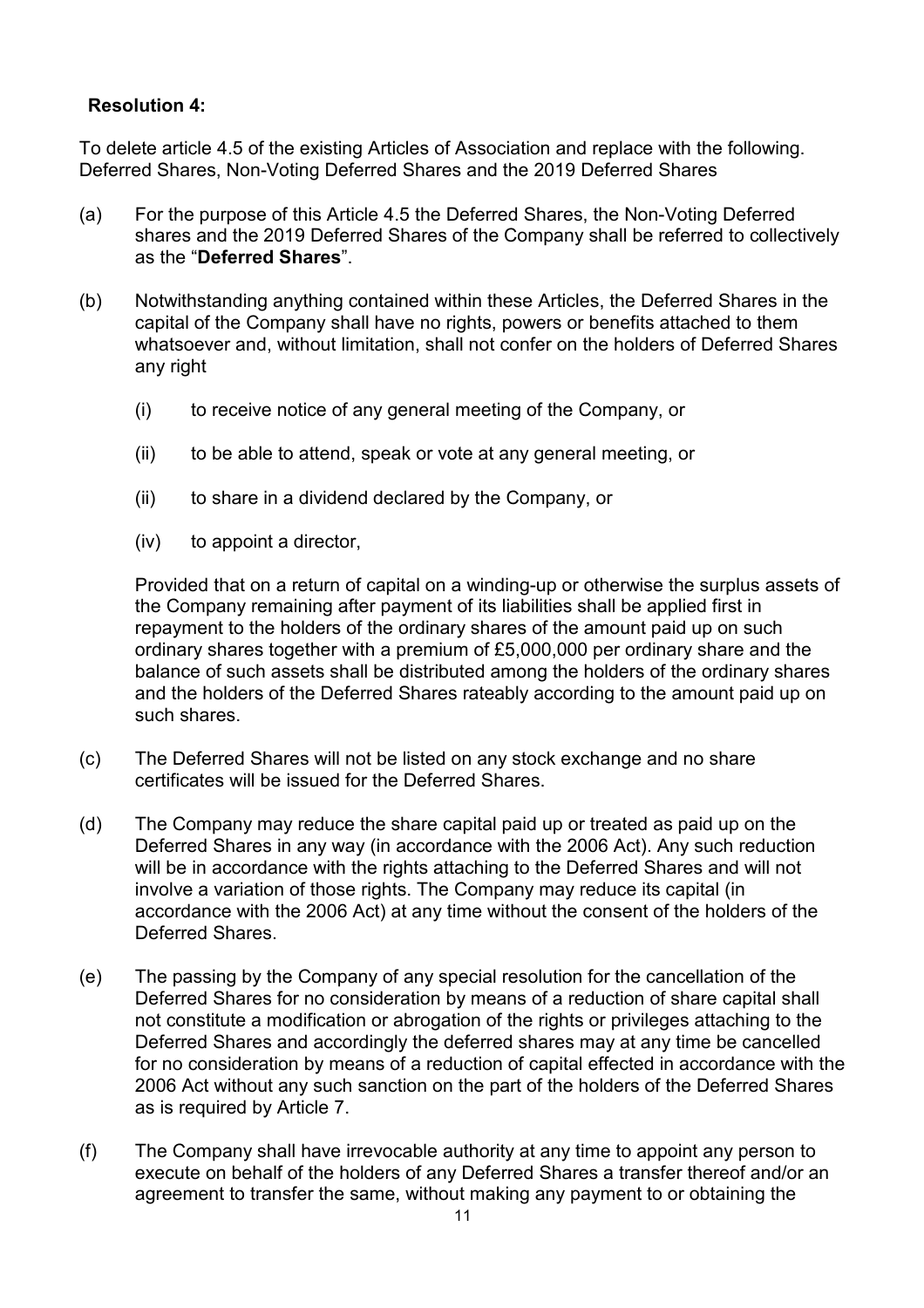sanction of the holders thereof, to such person as the Company may determine as custodian thereof and, pending such transfer, to retain the certificate (if any) for such shares.

(g) Article 4.5 shall remain in force until there are no longer any Deferred Shares in existence, notwithstanding any provision in these Articles to the contrary. Thereafter Article 4.5 shall be and shall be deemed to be of no effect (save to the extent that the provisions of Article 4.5 are referred to in other Articles) and shall be deleted and replaced with the wording "Article 4.5 has been deleted", and the separate register for the holders of Deferred Shares shall no longer be required to be maintained by the Company, but the validity if anything done under Article 4.5 before that date shall not otherwise be effected and any actions taken under Article 4.5 before that date shall be conclusive and shall not be open to challenge on any grounds whatsoever.

### **Resolution 5:**

**THAT,** the name of the Company be changed to Callisto Resources PLC.

By Order of the Board Alex Borrelli **Secretary** Date: 31 July 2019

Registered Office: 35 Piccadilly London W1J 0DW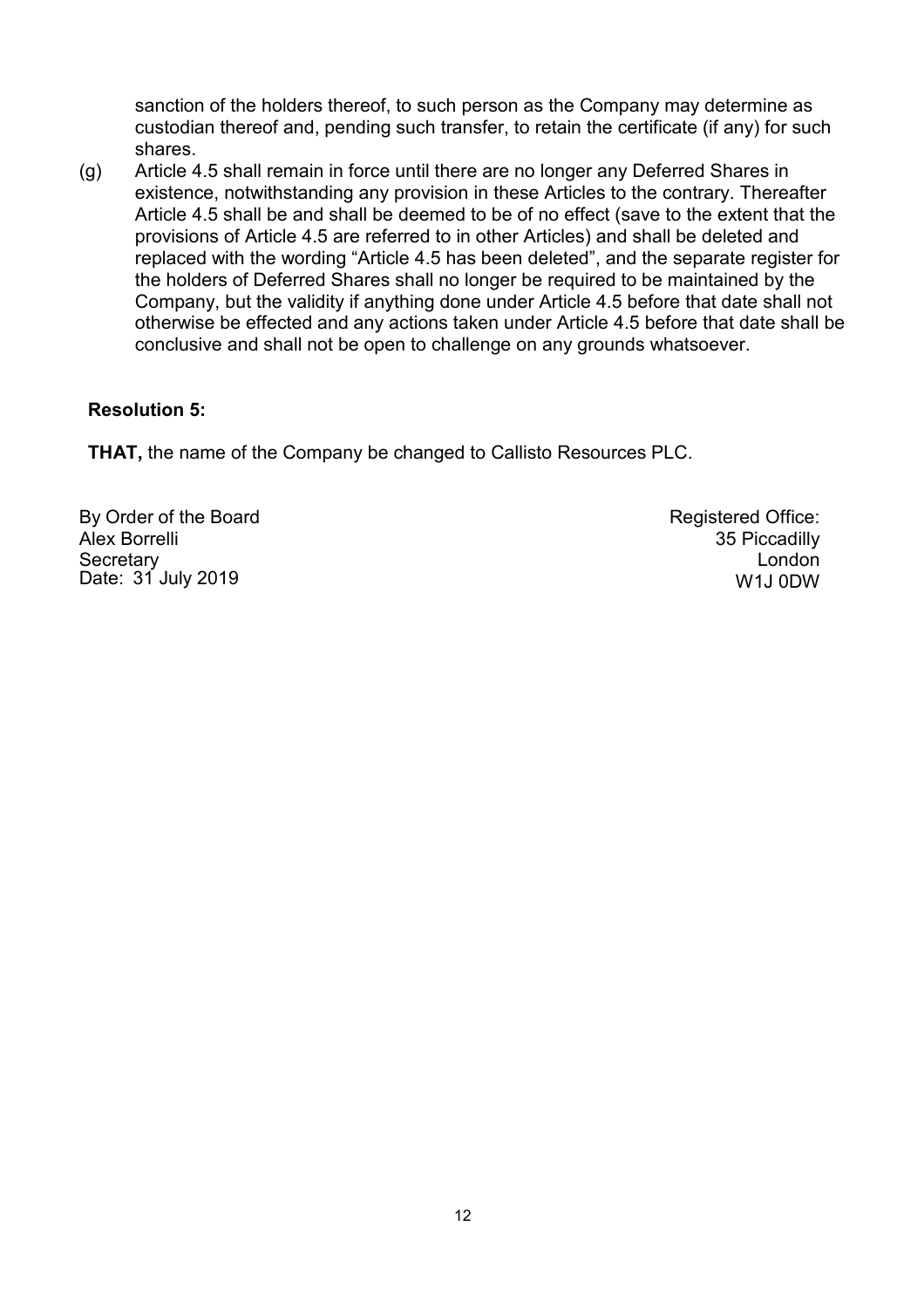#### **NOTES FOR SHAREHOLDERS**

#### **ENTITLEMENT TO ATTEND AND VOTE**

- 1. Pursuant to Regulation 41 of the Uncertificated Securities Regulations 2001 (as amended by the Companies Act 2006 (Consequential Amendments) (Uncertificated Securities) Order 2009), the Company specifies that only those Shareholders registered in the Company's register of members at 6.00 p.m. on 21 August 2019 or, if the meeting is adjourned, in the register of members at 6.00 p.m. on the second day prior to the day of any adjourned meeting, shall be entitled to attend or vote at this General Meeting in respect of the number of shares registered in their names at that time. Changes to entries on the register after 6.00 p.m. on 21 August 2019 or, if the meeting is adjourned, in the register of members after 6.00 p.m. on the second day prior to the day of the adjourned meeting, will be disregarded in determining the rights of any person to attend, speak or vote at the meeting or at any such adjournment.
- 2. **To attend the General Meeting, shareholders must be on the register of members as noted above or be an authorised proxy and provide evidence of their identity. In addition, Shareholders wishing to attend should bring the Attendance Card (included with the Form of Proxy sent to Shareholders) with them to the General Meeting.**

#### **APPOINTMENT OF PROXIES**

- 3. If you are a member of the Company at the time set out in note 1 above, you are entitled to appoint a proxy to exercise all or any of your rights to attend, speak and vote at the meeting and you should have received a form of proxy with this notice of meeting. You can only appoint a proxy using the procedures set out in these notes and the notes to the form of proxy.
- 4. A proxy does not need to be a member of the Company but must attend the meeting to represent you. Details of how to appoint the Chairman of the meeting or another person as your proxy using the form of proxy are set out in the notes to the Form of Proxy.
- 5. You may appoint more than one proxy provided each proxy is appointed to exercise rights attached to different shares. You may not appoint more than one proxy to exercise rights attached to any one share. To appoint more than one proxy, please complete the requisite number of forms of proxy and state clearly on each form the number of shares in relation to which the proxy is appointed (which, in aggregate, should not exceed the number of shares held by you). Please also indicate if the proxy instruction is one of multiple instructions being given. All forms must be signed and should be returned together in the same envelope.
- 6. A vote withheld is not a vote in law, which means that the vote will not be counted in the calculation of votes for or against the resolution. If no voting indication is given, your proxy will vote or abstain from voting at his or her discretion. Your proxy will vote (or abstain from voting) as he or she thinks fit in relation to any other matter which is put before the meeting.

#### **APPOINTMENT OF PROXY USING HARD COPY FORM OF PROXY**

7. The notes to the form of proxy explain how to direct your proxy how to vote on each resolution or withhold their vote.

To appoint a proxy using the form of proxy, the form must be:

• completed and signed;

• sent or delivered to the Company's registrars Neville Registrars Limited at Neville House, Steelpark Road, Halesowen B62 8HD; and

• received by the Company's registrar no later than 1:30 p.m. on 21 August 2019.

In the case of a member which is a company, the form of proxy must be executed under its common seal or signed on its behalf by an officer of the company or an attorney for the company.

Any power of attorney or any other authority under which the Form of Proxy is signed (or a duly certified copy of such power or authority) must be included with the Form of Proxy

#### **APPOINTMENT OF PROXY BY JOINT MEMBERS**

8. In the case of joint holders, where more than one of the joint holders purports to appoint a proxy, only the appointment submitted by the most senior holder will be accepted. Seniority is determined by the order in which the names of the joint holders appear in the company's register of members in respect of the joint holding (the first-named being the most senior).

#### **CHANGING PROXY INSTRUCTIONS**

9. To change your proxy instructions simply submit a new proxy appointment using the methods set out above. The new proxy should be submitted no later than 48 hours prior to the meeting. Any amended proxy appointment received after the relevant cutoff time will be disregarded. Where you have appointed a proxy using the hard-copy proxy form and would like to change the instructions using another hardcopy proxy form, please contact the Company's registrar. If you submit more than one valid proxy appointment, the appointment received last before the latest time for the receipt of proxies will take precedence.

#### **TERMINATION OF PROXY APPOINTMENTS**

10. In order to revoke a proxy instruction you will need to inform the Company by sending a signed hard copy notice clearly stating your intention to revoke your proxy appointment to the Company's registrar. In the case of a member which is a company, the revocation notice must be executed under its common seal or signed on its behalf by an officer of the Company or an attorney for the Company. Any power of attorney or any other authority under which the revocation notice is signed (or a duly certified copy of such power or authority) must be included with the revocation notice. The revocation notice must be received by the Company's registrar no later than 1:30 p.m. on 21 August 2019. Appointment of a proxy does not preclude you from attending the meeting and voting in person. If you have appointed a proxy and attend the meeting in person, your proxy appointment will automatically be terminated.